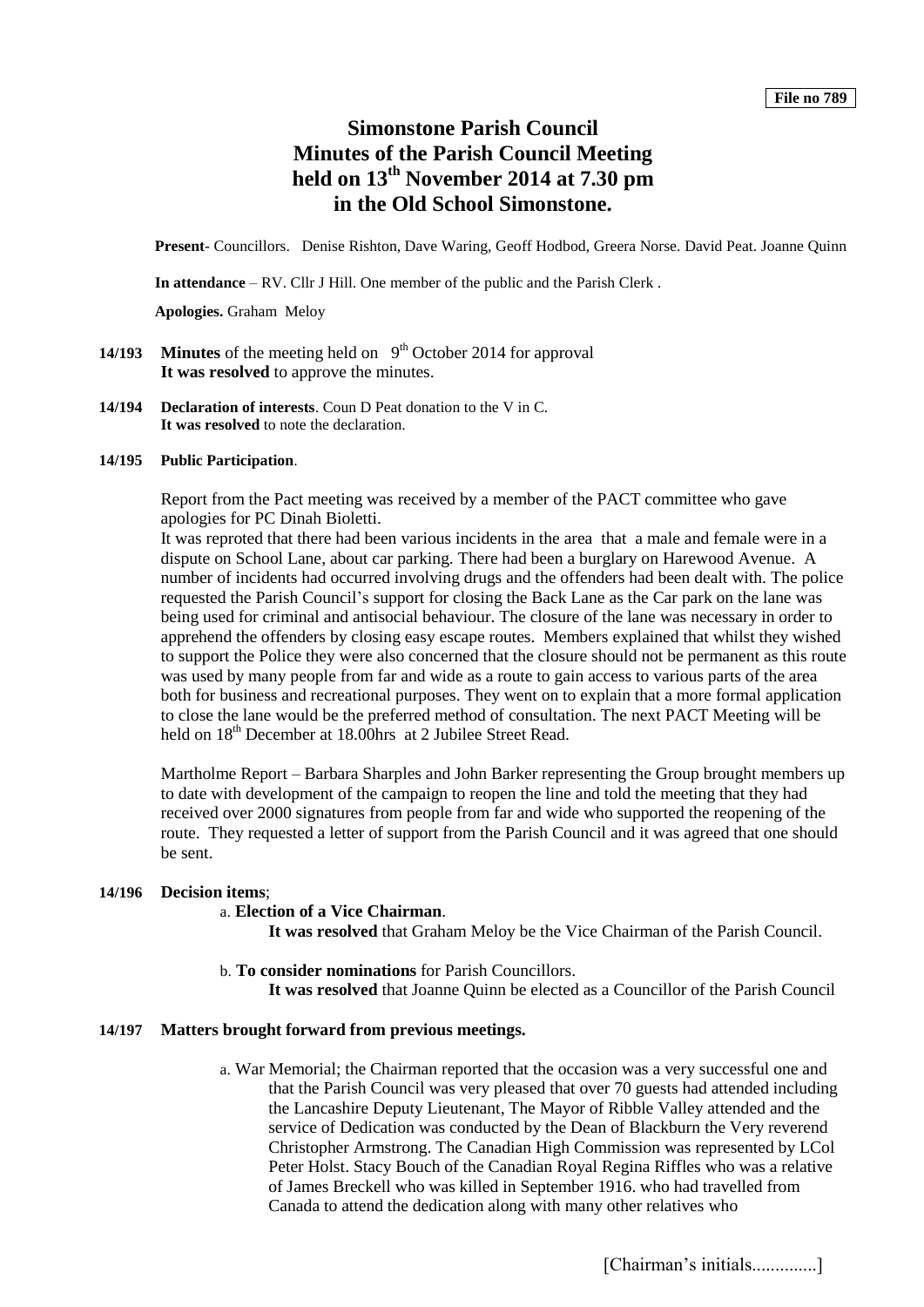had travelled from far and wide to join with the parish in the act of remembrance. He went on to thank the local businesses and Ribble Valley Borough Council, both members and officers who had given unstinting support to the Parish making the event a memorable one.

- b. **It was resolved** that letters of thanks be sent to all people who had contributed to the success of the day.
- c. **Christmas Party –** The Clerk reported that the catering, and the entertainment arrangements had been confirmed and invites have been distributed.
- d. **Christmas tree**. The Clerk reported that a price has been received for the supply of the Christmas tree and that there had been no increase of last year's price. It was resolved to purchase the tree and for it to be erected on  $29<sup>th</sup>$  November.
- e. **Christmas Party** working group to follow this meeting. **It was resolved** that the Christmas arrangements be approved.

### **14/198 Matters raised by members**.

- a. **Simonstone Lane Hedges** had been cut as requested. **It was resolved** to note the report.
- b. **Blackburn Road flower bed**. Cllr Hodbod told the meeting that he had spoken to a representative of the management of a company adjacent to the beds with a view to their ground staff taking over the maintenance of the beds. He had not received a response as the management had not had time to make a decision. **It was resolved** to await the outcome of the discussions when Cllr Hodbod would report back.
- c. **Signpost** Clerk to report. **It was resolved** that both matters to be considered in the budget discussions.

#### **14/199 Chairman's report**, meetings with other bodies;-

### a. **Martholme Greenway Group** -The Clerk reported ;–

- i That he had received a request from the group that we consider appointing a member onto the Group's Committee. **It was resolved** that Cllr . Graham Meloy should represent the Parish Council on the Committee and Cllr Joanne Quinn agreed to act as a reserve in the event that Cllr Meloy is unavailable.
- ii Access to the Western track from Simonstone Lane between Bank Terrace and the track fence was badly overgrown.

**It was resolved** that the Lengthsman be requested to clear the access.

# **14/200 Parish Council Meeting dates for 2015**.

**It was resolved** that the Dates be approved as amended.

#### **14/201 LCC**.

a. **Minerals and Waste Local Plan Review** and Statement of Community Involvement Consultations.

It was resolved to note the review.

b. **Road maintenance programme**. The Clerk outlined the strategy of the highway department in it's approach to dealing with the backlog of maintenance on the roads throughout Lancashire.

**It was resolved** to note the report.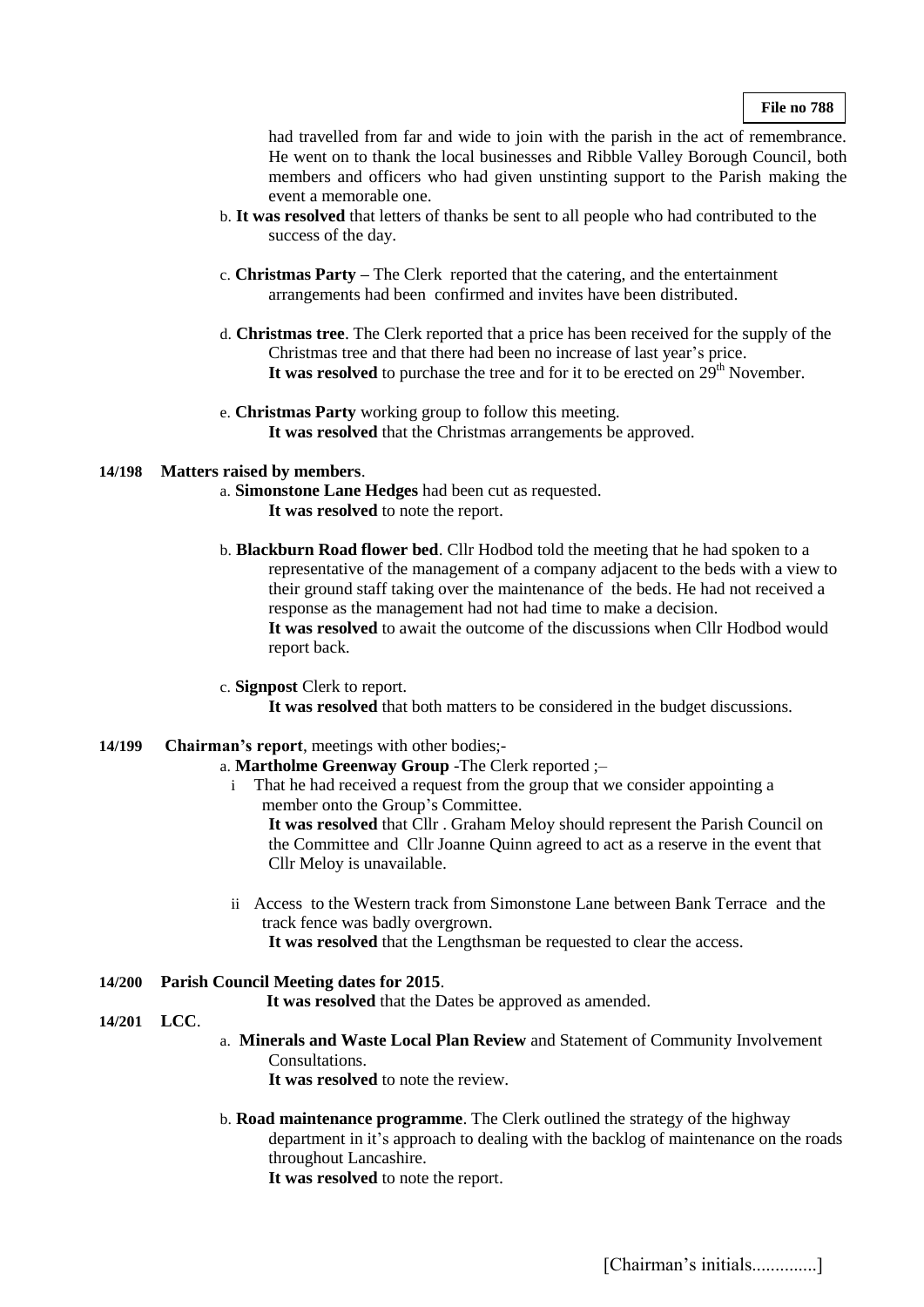- c. **Definitive Footpaths** Notice had been received that there was to be a Review of Definitive Footpaths and that volunteers were required to assist where necessary. **It was resolved** that Cllr Norse be appointed as the Parish Council's Representative.
- **14/202** RVBC.
- a. **Ribble Valley Village Association** A request had been received for the Parish Council to support the Associations "Good Neighbour Scheme" **It was resolved** that Cllr Quinn be appointed as the Parish Council's representative.
- b. **Parish Liaison** Cllr Meloy had reported the meeting to members by email which include a report on Superfast Broadband and Highway maintenance. **It was resolved** to note the report.
- c. **Road Closure notice**  $-8<sup>th</sup>$  November. Signs had been placed on lampposts and notice boards near affected road.
- d. **It was resolved** to note the report.

### **14/203 Planning Applications**

| <b>Application number</b> | <b>Officer:</b> Colin Sharpe                                                  | <b>Grid Reference 379144 436091</b> |  |
|---------------------------|-------------------------------------------------------------------------------|-------------------------------------|--|
| 3/2014/0835               | 01200414500                                                                   |                                     |  |
| <b>Address</b>            | Foulds House Farm Sabden Road Simonstone Padiham BB12 9AD                     |                                     |  |
| <b>Proposal</b>           | Extension to an agricultural livestock building (additional floor space 125m) |                                     |  |
|                           | sq)                                                                           |                                     |  |
| <b>Parish Council</b>     | No objections received                                                        |                                     |  |

**14/204 Citizens Advice Bureau** had requested a donation towards meeting their running cost . **It was resolved** that a donation of £100 be forwarded.

#### **14/205 Finance**

#### a. **Payment of invoices**

| i Citizen Advice Bureaux Donation                                                   |                  | £100.   |
|-------------------------------------------------------------------------------------|------------------|---------|
| ii British Legion                                                                   | Wreaths donation | £100    |
| iii IR Hirst                                                                        | Salary           | £480.14 |
| iv HMRC                                                                             | Income tax       | £120.40 |
| v PSS                                                                               | Expenses         | £129.11 |
| vi VinC. (Bugler)                                                                   | Donation         | £50.00  |
| <b>TA</b> denote the collected A contracted A contract the contract of $\mathbf{r}$ |                  |         |

**It was resolved** to pay the above accounts.

#### b. **Revised Estimate for the 2014/15**-

**It was resolved** to approve revised estimate of £12.241 which included the donations and expenditure on the WW1 Memorial

#### c. **Budget 2015/16**

i Additional items for inclusion in the budget for 2015-2016.

| Mirror Trapp Lane                   | £350 including erection. |
|-------------------------------------|--------------------------|
| Dog bins, Trapp Lane                | £450 including service.  |
| Read Parish Council review Play     | Increase of £90.         |
| area contribution                   |                          |
| Solar Panel lighting for Notice     | £50.                     |
| board.                              |                          |
| Increase in amount of Spring bulbs. | £100                     |
| <b>Bus Stop Notice board</b>        | £250                     |
| Travelling theatre performance      | £235 to be self funding. |